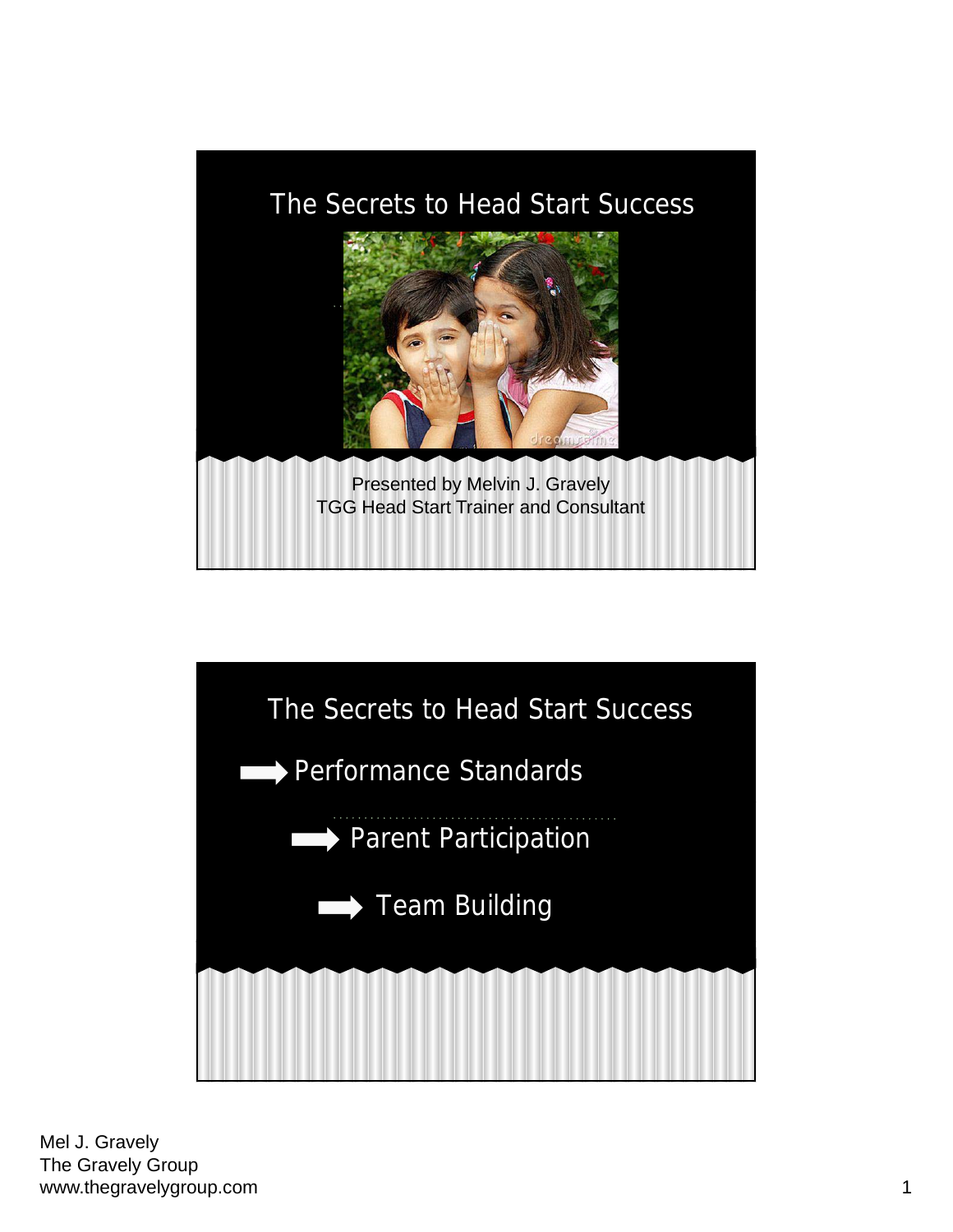

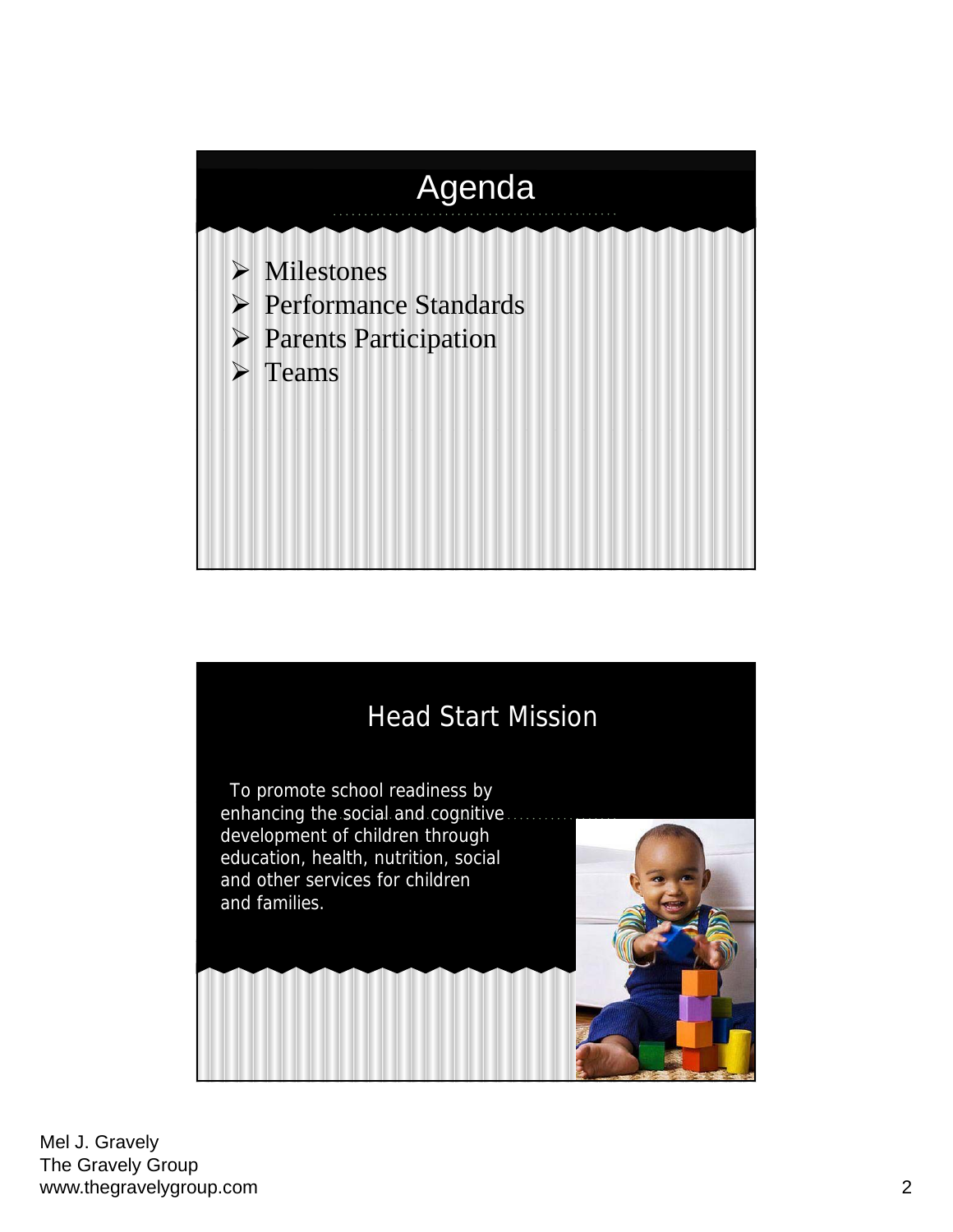

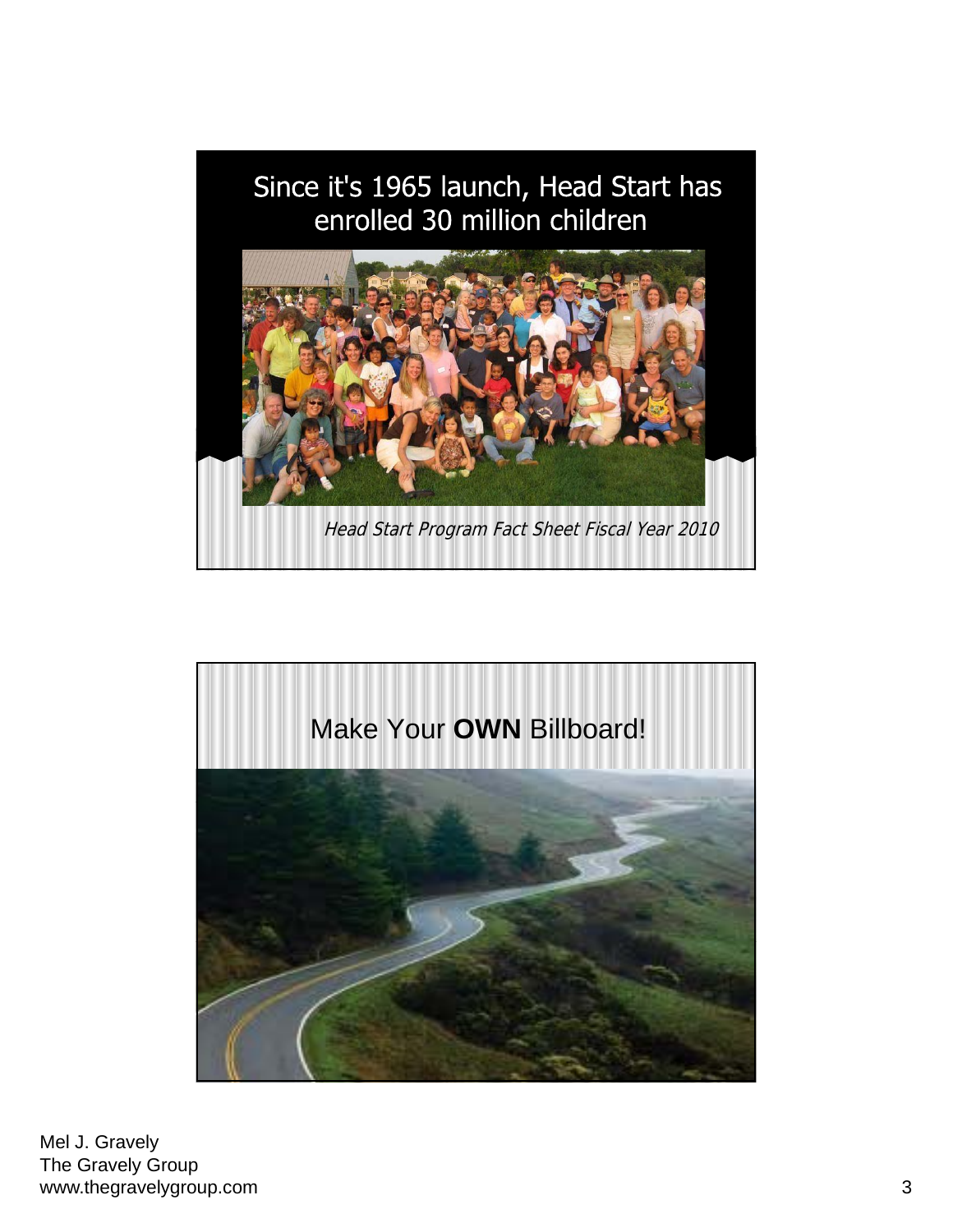

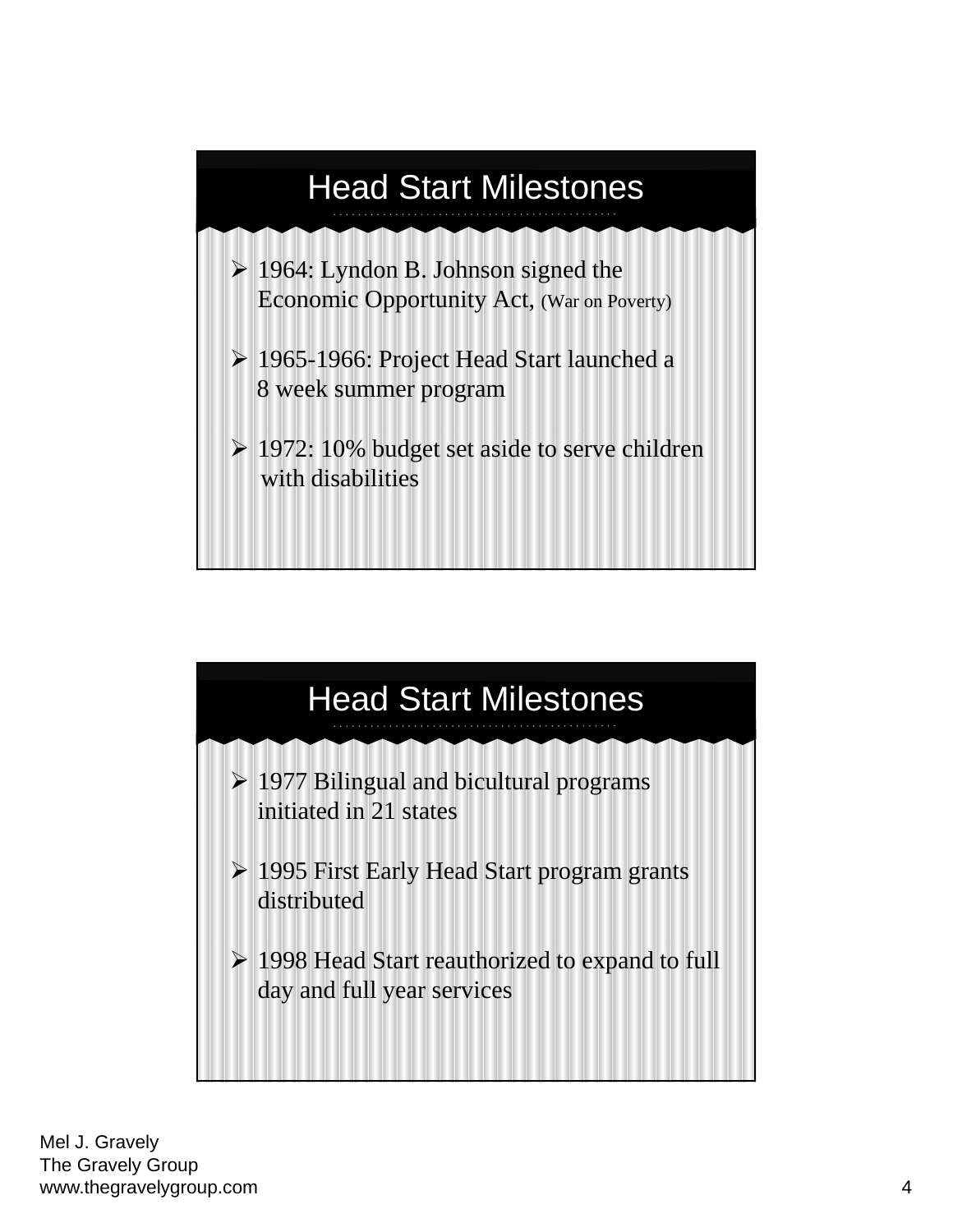

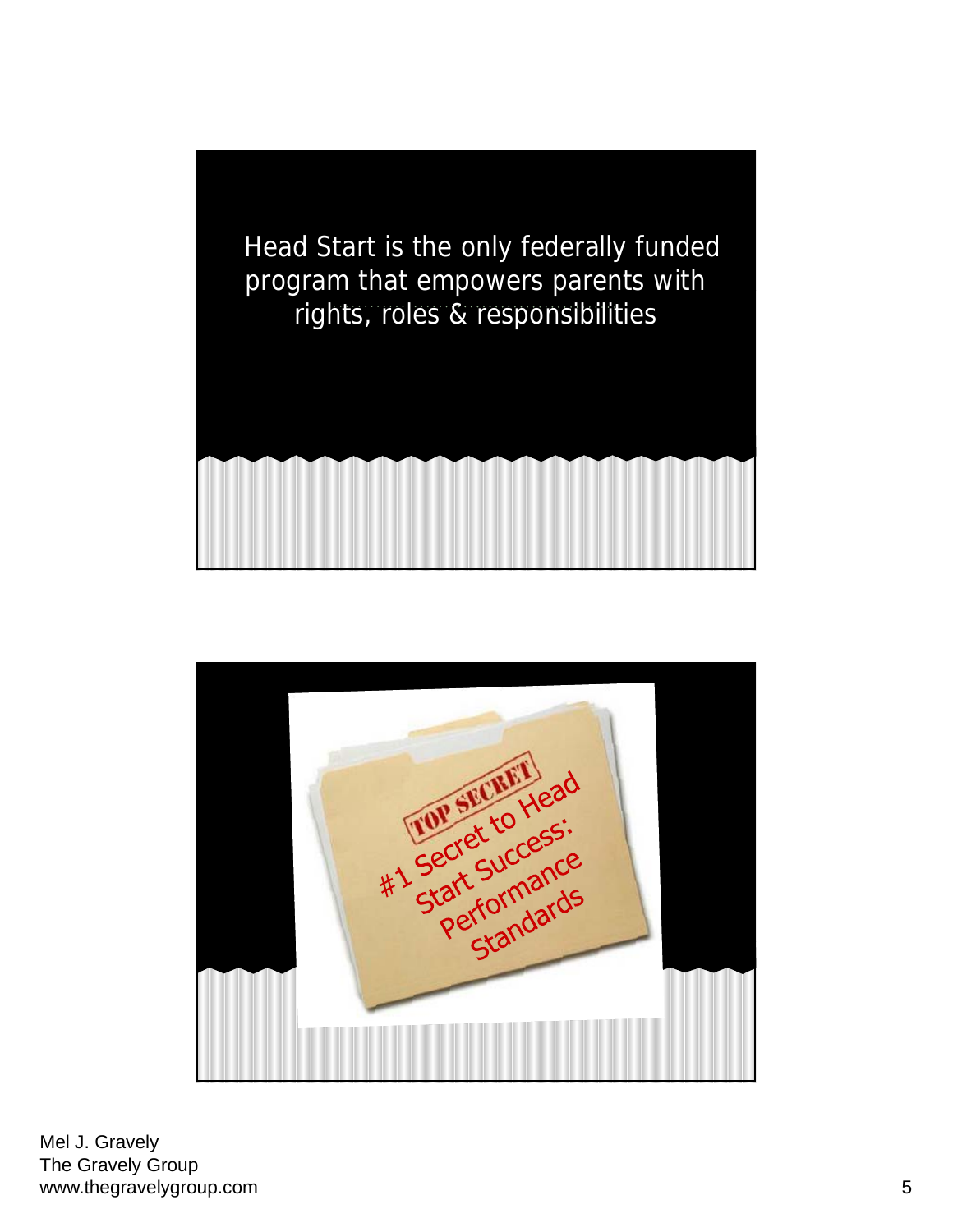

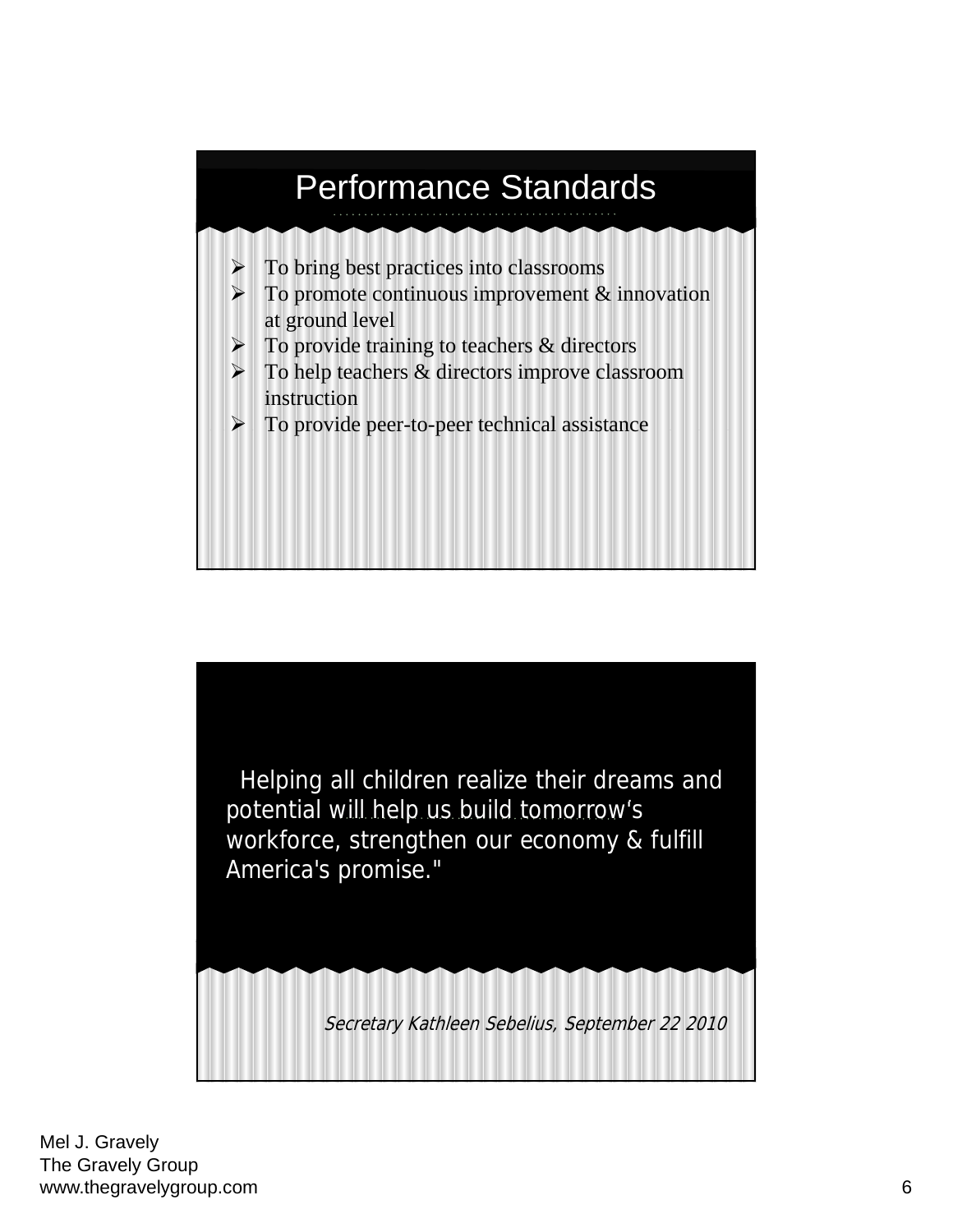

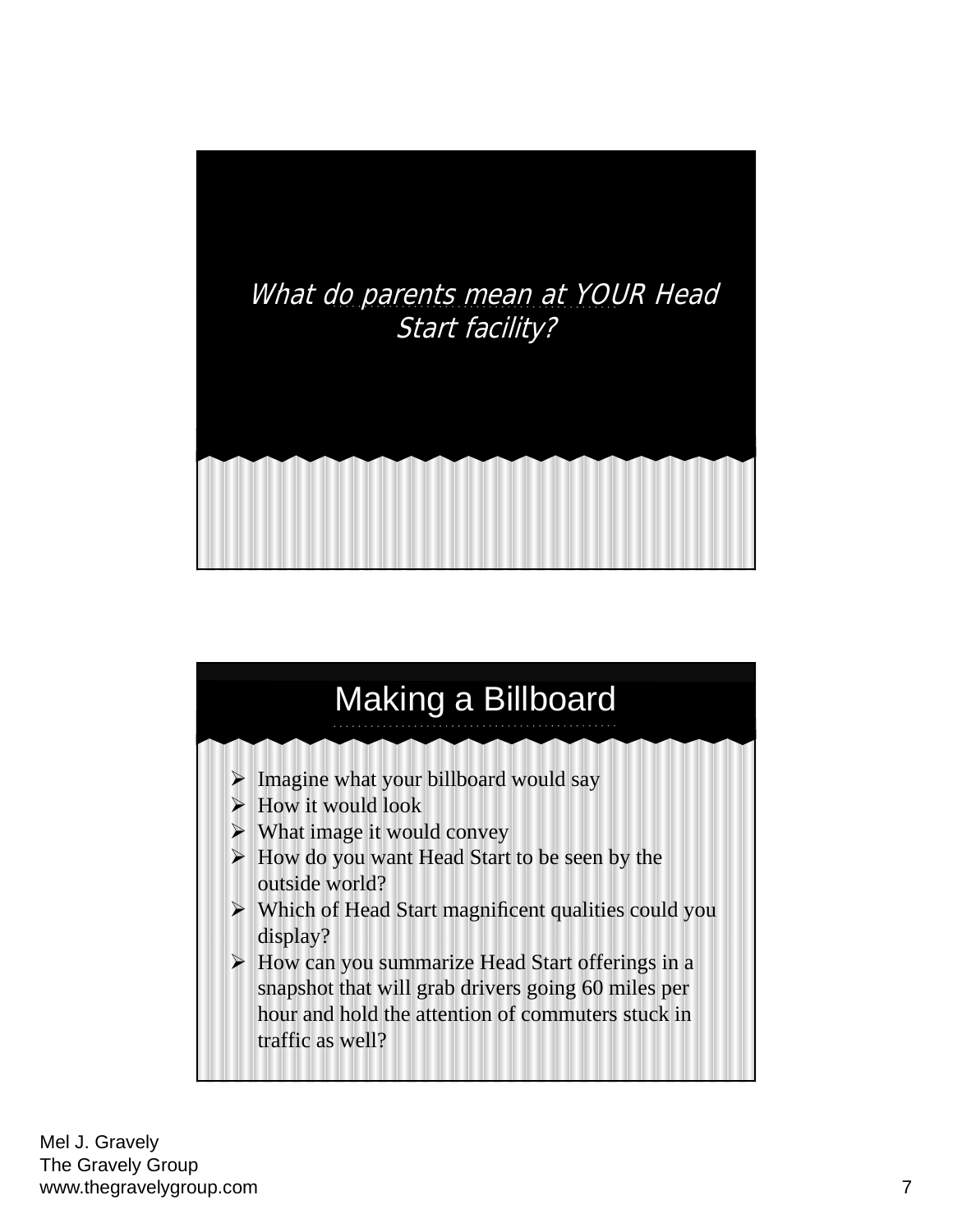

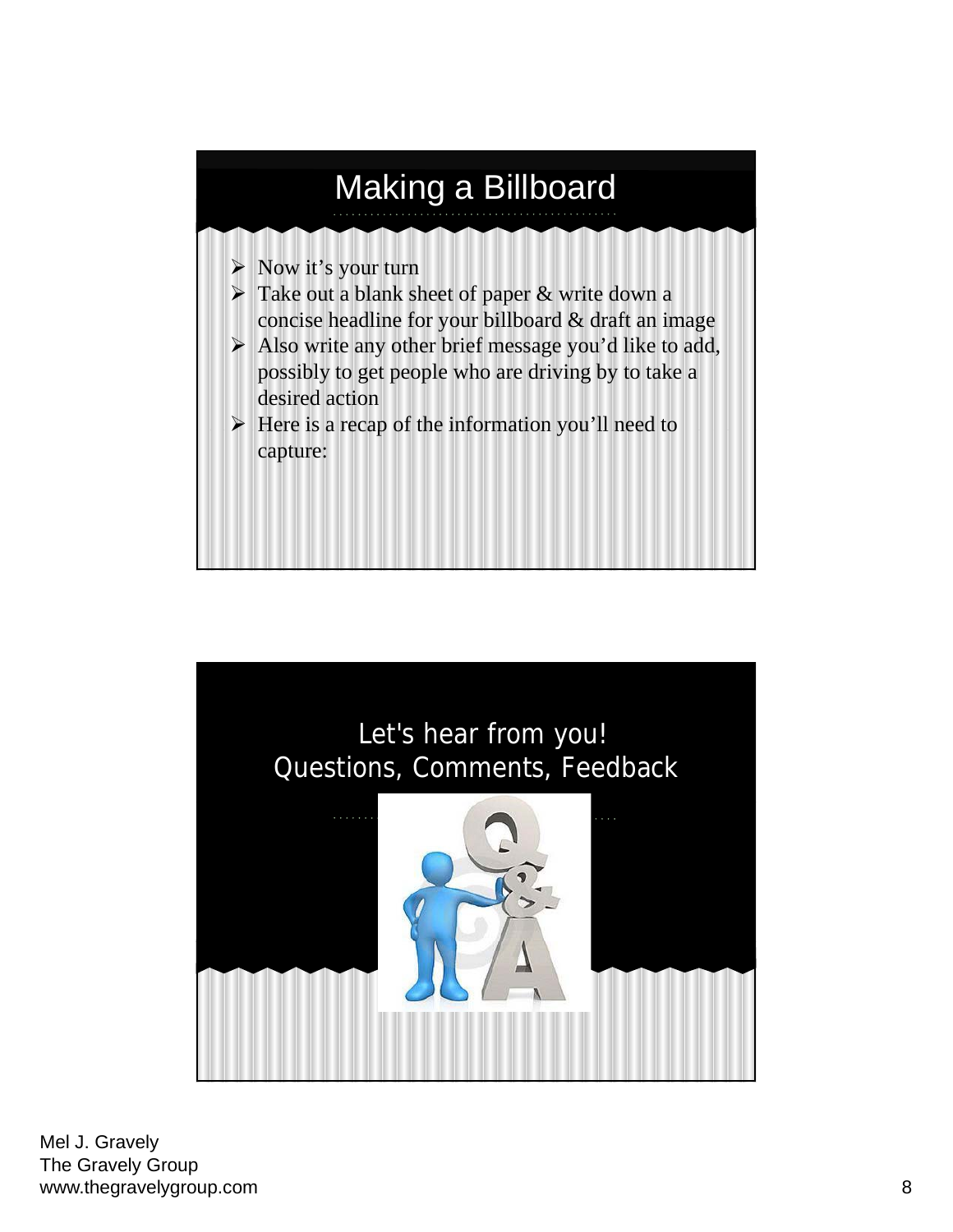

## We Know that: Parental Influences Parents are the single most important influence on children's decisions Students with involved parents – no matter what their income or background – are more likely to do better in school, stay in school longer, and like school more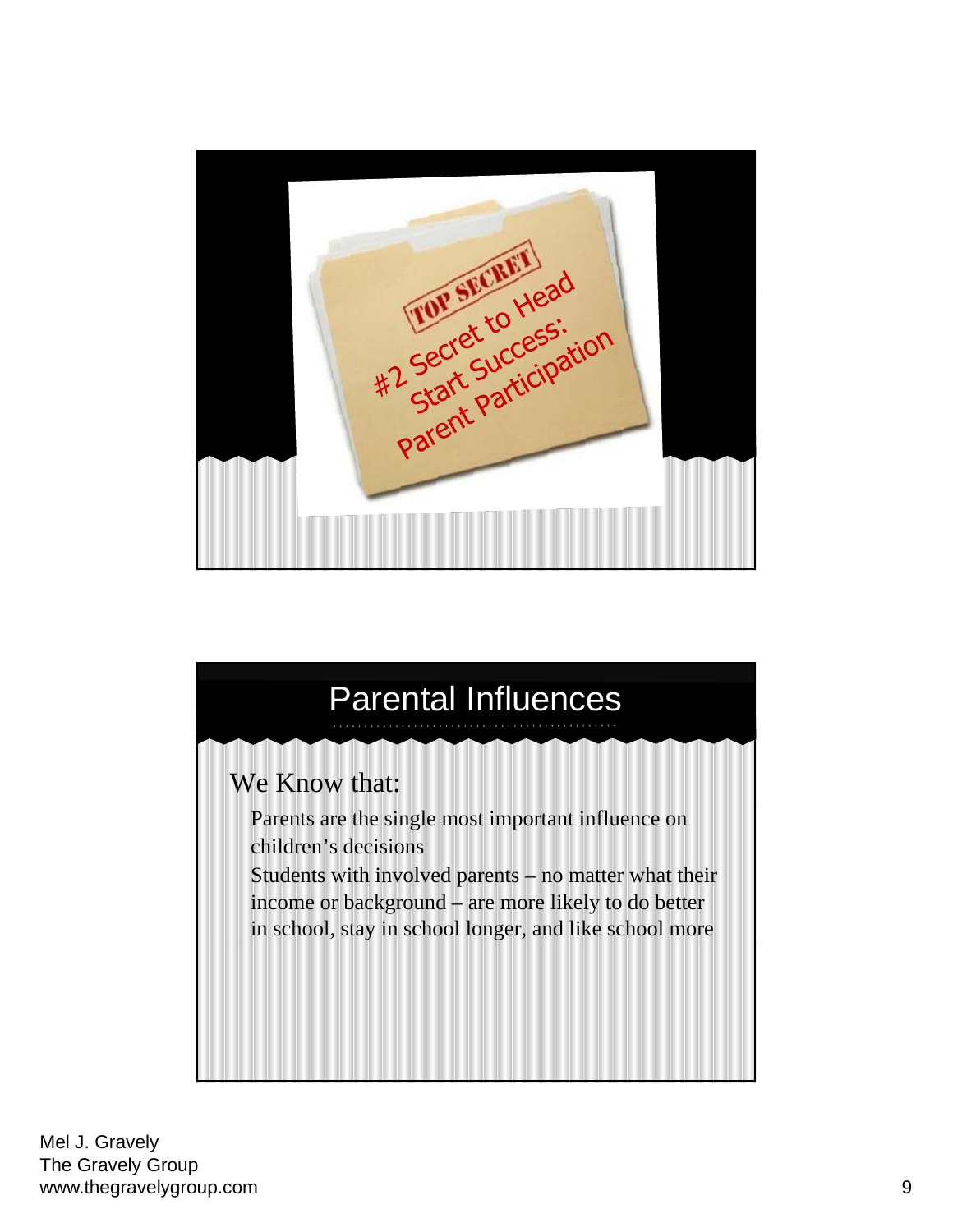

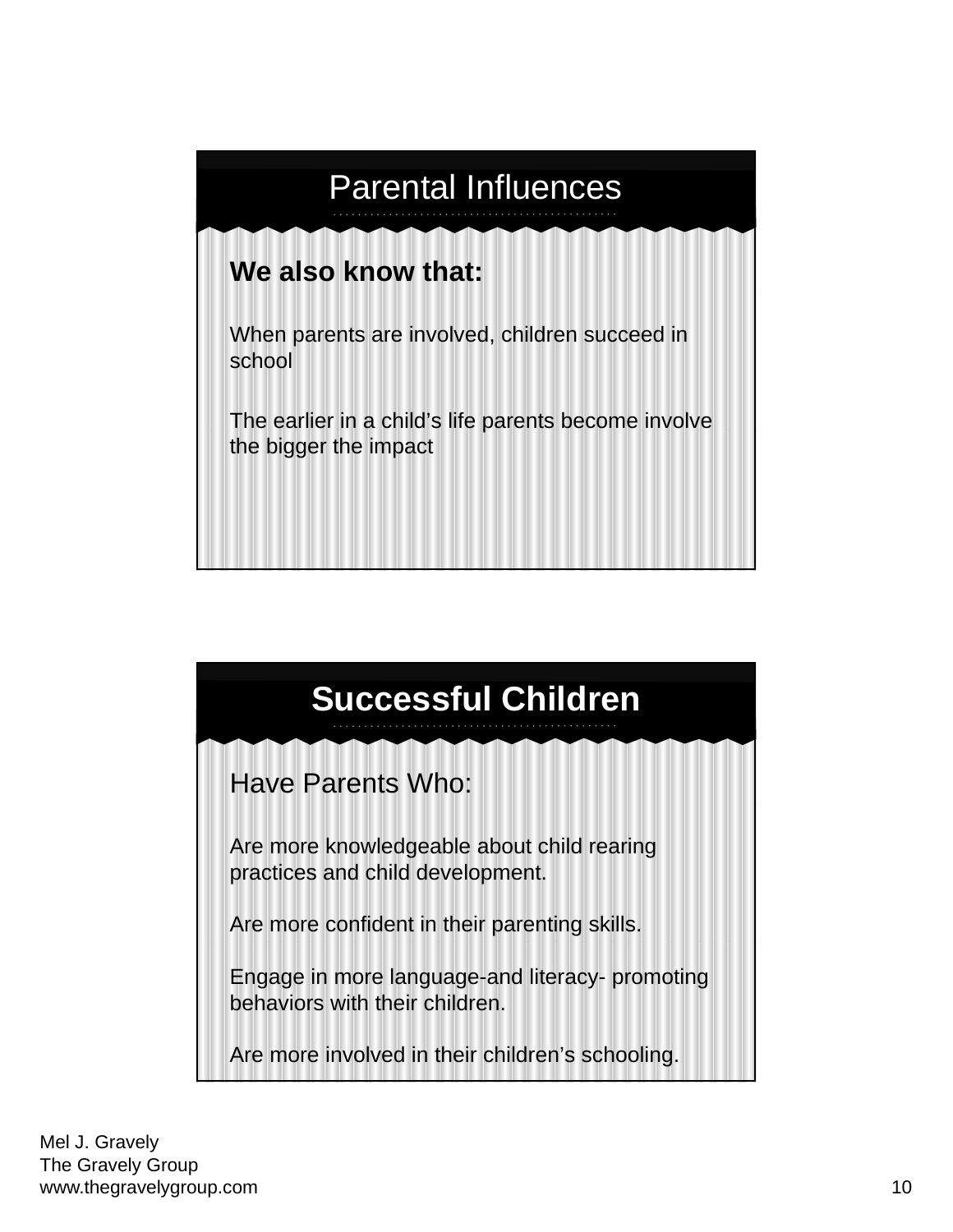#### Challenge **Parenting** Provide information to all families who want or need it, not just to the few who attend workshops or meetings at the program site Redefinition Workshop is not only a meeting on a topic held at the school building at a particular time, but also the content of a topic to be viewed, heard, or read at convenient times and varied locations.



"Having parents become captivated by their own children, supportive of their education, and irrationally committed to the idea that their children mattered."

*Urie Bronfenbrenner, "Father of Head Start program" and Human Ecologist*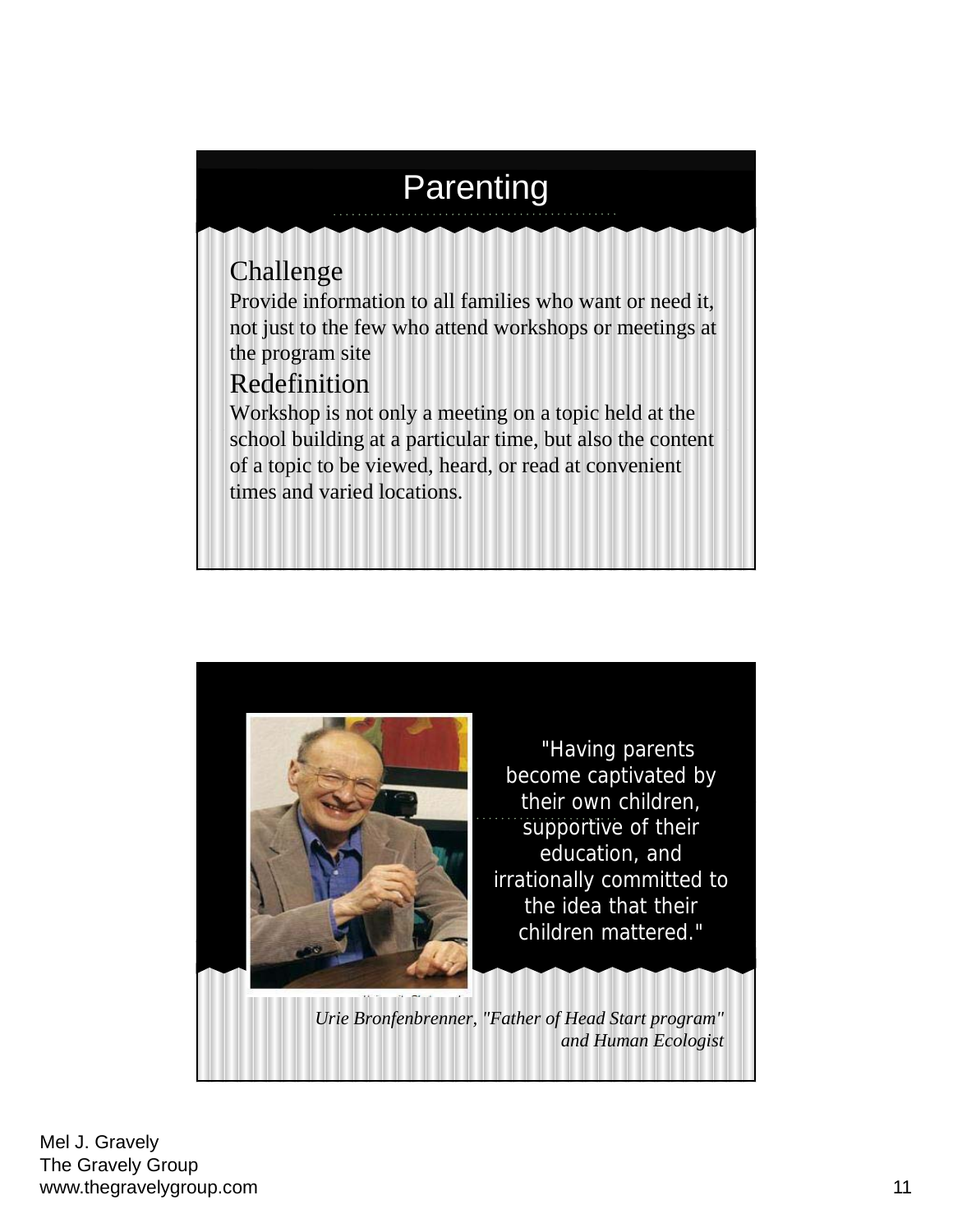# How can parents be empowered by YOUR Head Start program?

What are the ways parents are empowered to be involved with YOUR Head Start program?

Mel J. Gravely The Gravely Group www.thegravelygroup.com and the state of the state of the state of the state of the state of the state of the state of the state of the state of the state of the state of the state of the state of the state of the state of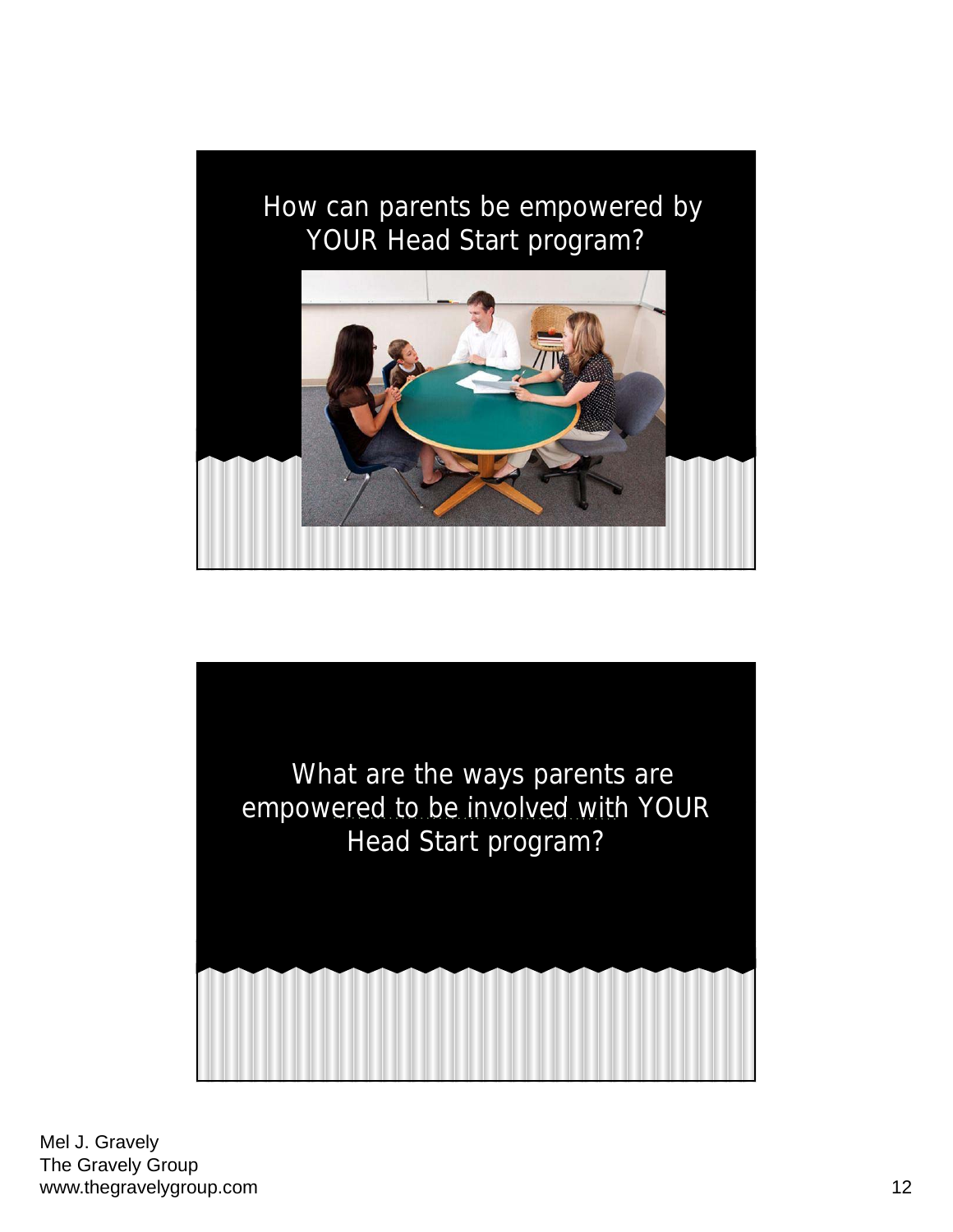

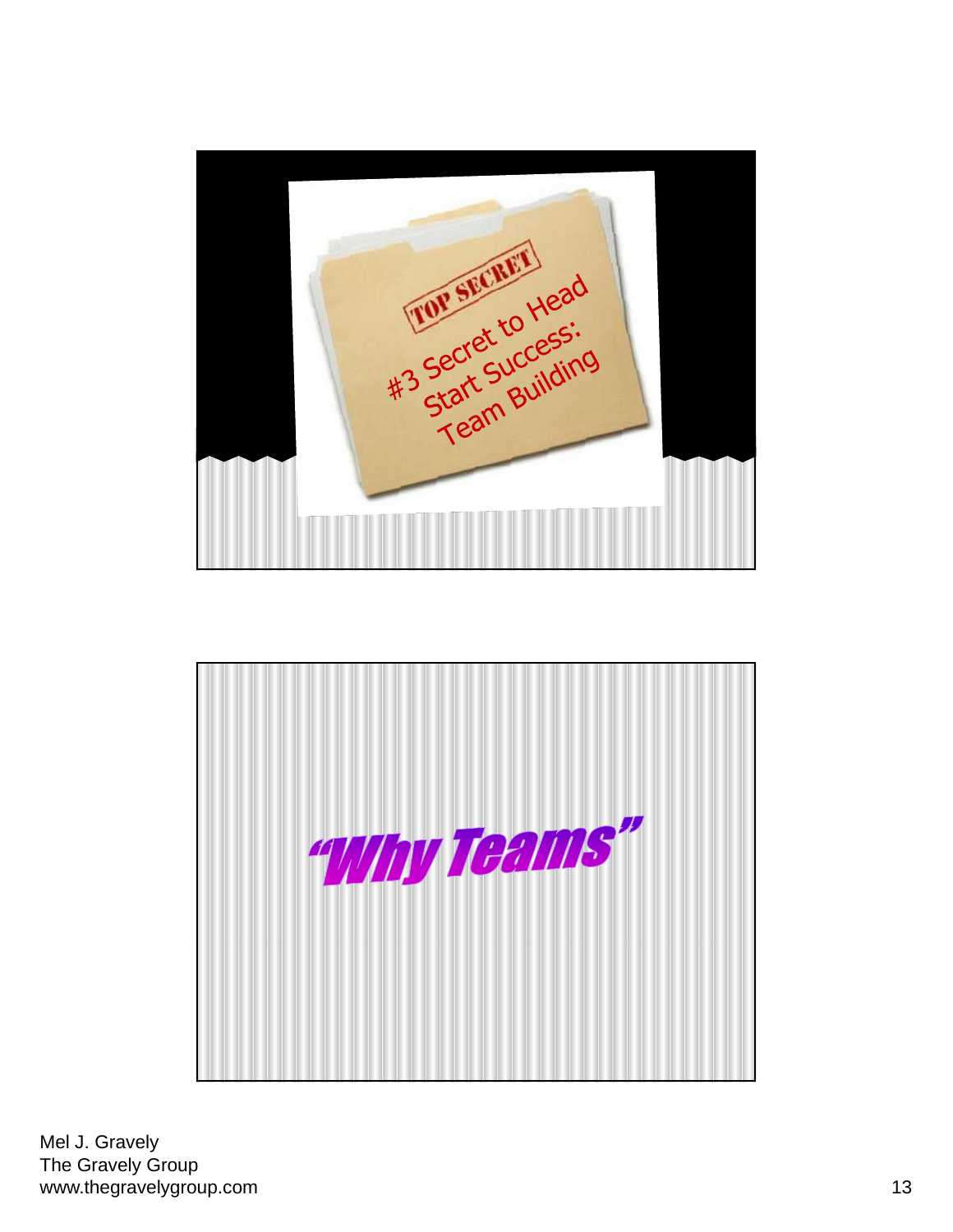

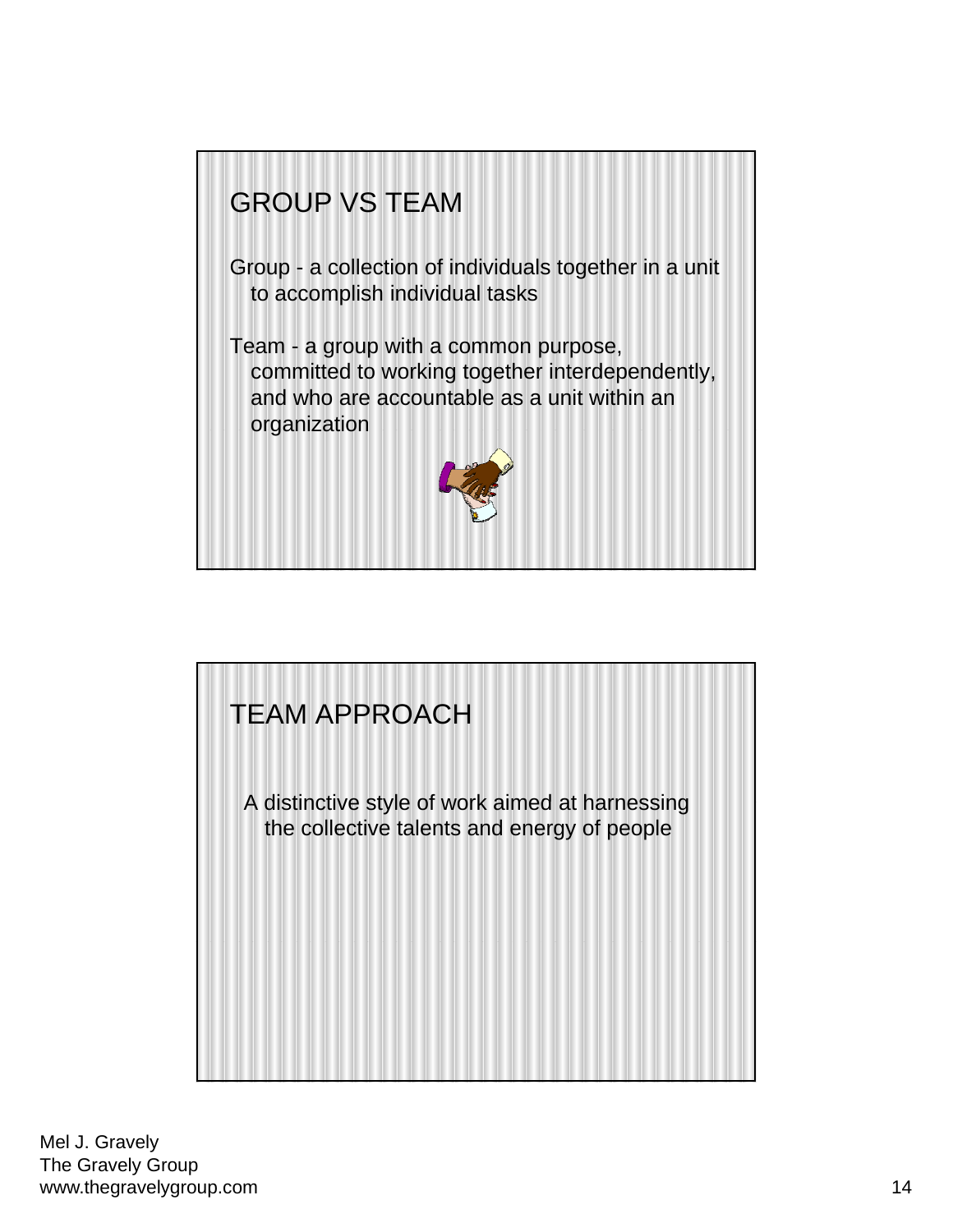

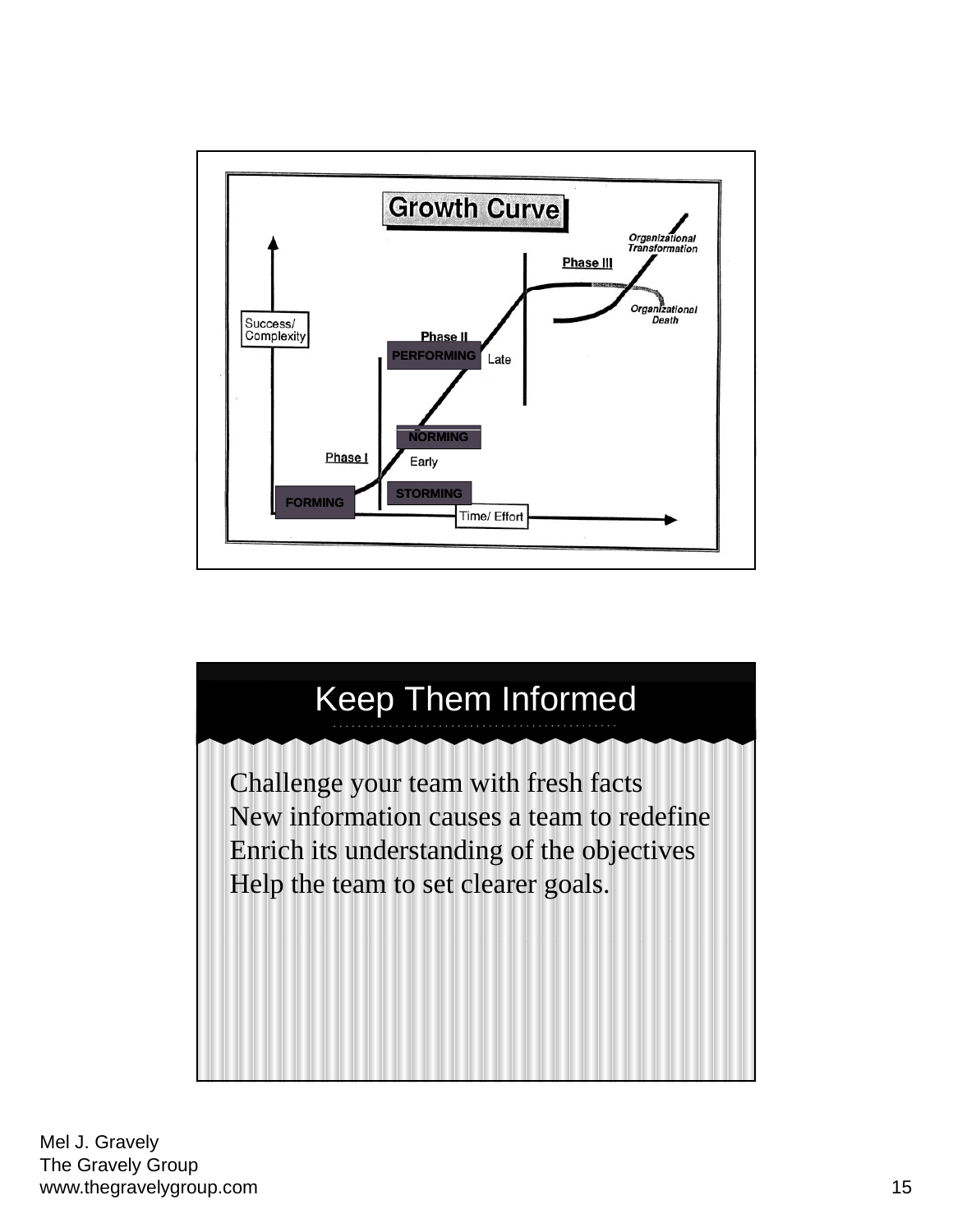#### Team Elements

Teams learn and demonstrate behaviors Your team will not normally form on its own Some point in time the ownership of the team needs to shift to the other members as a whole.

#### Productive participation

This has four levels: Contributing data and knowledge Sharing in the decision making process and reaching consensus Making the decision Making an imposed decision work

Mel J. Gravely The Gravely Group www.thegravelygroup.com and the state of the state of the state of the state of the state of the state of the state of the state of the state of the state of the state of the state of the state of the state of the state of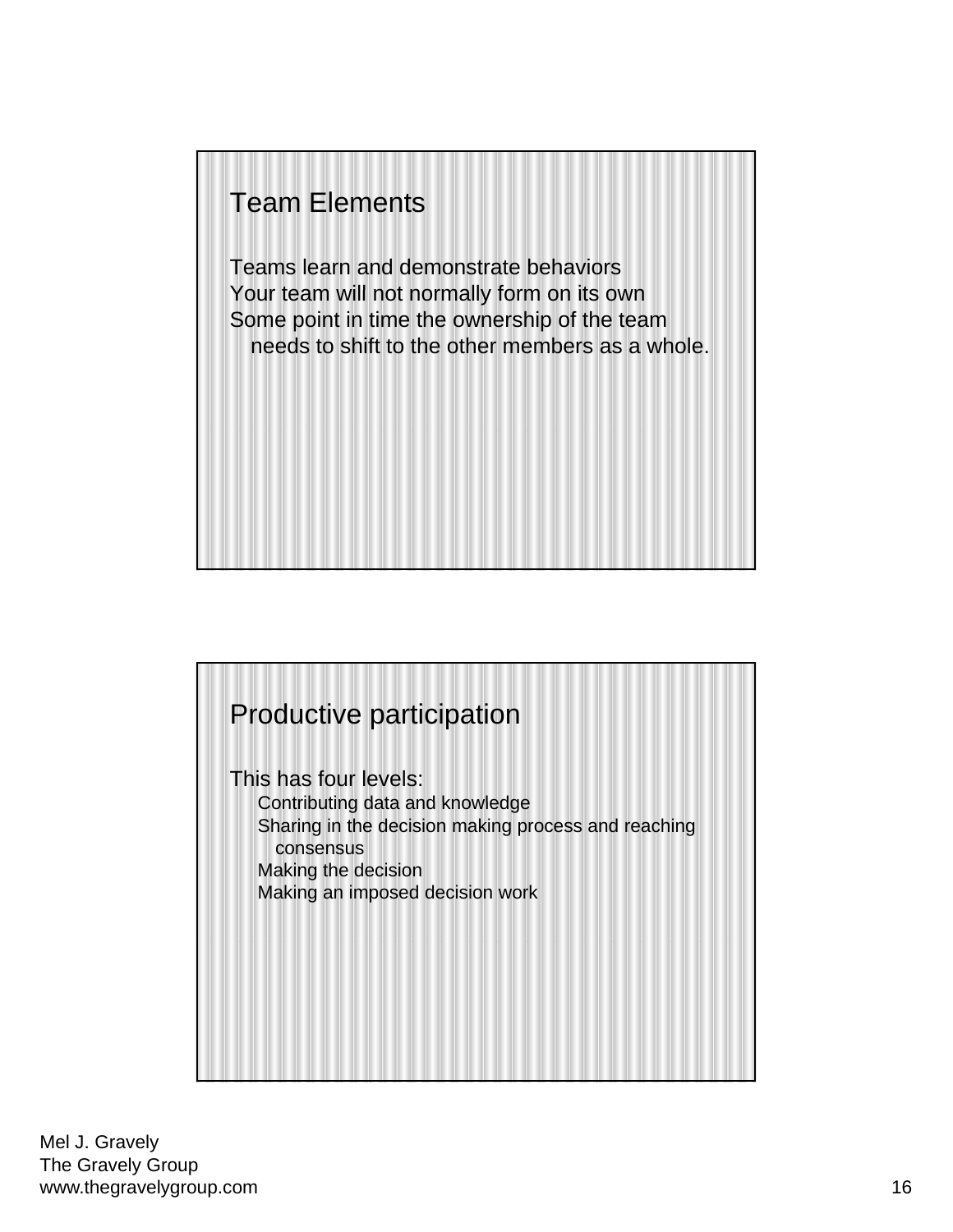